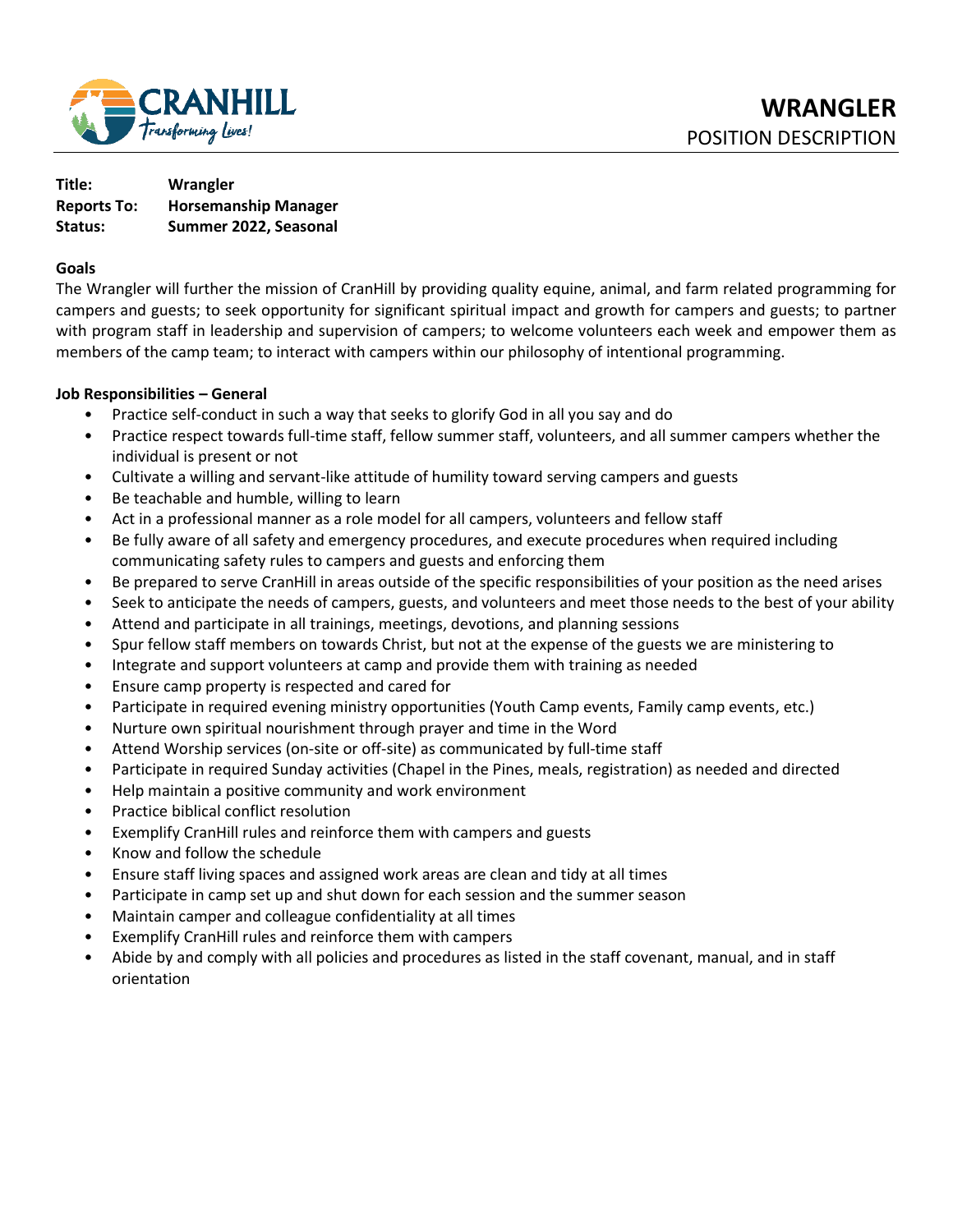### **Job Responsibilities – Specific**

- Ensure the safety of participants in all horse activities, including fellow staff, even at times at the expense of the horse.
- Know the barn emergency procedures well and be able to implement them as needed.
- Know the role of each wrangler position in a trail ride.
- Ensure the safety of the horse (but not at the expense of the safety of the guest) in regards to:
	- o Not overloading the horse with weight
	- o Making sure it is sound (no soreness or lameness)
	- $\circ$  Looking out for contusions, abrasions, and lacerations notifying the horsemanship manager as instructed during training, and providing instructed care for such circumstances.
- Create a safe (physically, emotionally, and mentally) and fun environment for horsemanship participants.
- Instructing youth campers in how to move around a horse safely, groom, tack, and ride according to riding level of students.
- Evaluate summer campers riding skills.
- Providing feed for horses and putting the appropriate amount of hay out for the horses to eat.
- Driving a tractor.
- Driving a truck
- Properly disposing of manure.
- Implementing transition of horses from upper barn to lower barn for activities and back again at the end of the day each day.
- Groom and tack staff and guest horses for trail rides and pony rides, even lessons if needed.
- Encouraging and instructing students to practice these skills with excellence.
- Assist in maintaining the petting farm which includes but is not limited to:
	- o Feeding animals and cleaning pens.
	- o Fixing and/or informing maintenance of facility issues.
	- $\circ$  Facilitating petting farm experiences with guests and instructed by petting farm manager.
- Clean waterers for petting farm and horses.
- Implement safe trail rides.
- Implement safe and educational riding and ground lessons.
- Implement safe pony rides.
- Facilitate fun family camp evening horse activities as scheduled.
- Facilitate the high school horsemanship out trip.
- Maintain tack: report damages to horsemanship manager, repair, clean, and oil.
- Assist in maintenance of horse facilities which includes: Reporting damages to horsemanship manager, fixing wood fences, fixing wire fences, clearing fence line, cleaning manure in barn and other areas guests have access to, sweeping out the helmet room (classroom), tack room, spraying helmets.
- Assist/implement horse drawn wagon rides.
- Supervise any special horsemanship programs and events.
- Other duties as assigned and assist in other areas as directed.
- Remember that all we do is to glorify God that He may use us to transform lives to the image of Christ.

#### **Qualifications**

- Strong, maturing faith in and relationship with Jesus Christ as Lord and Savior
- Passion for the CranHill mission of being a ministry through which God is transforming lives into the image of Christ
- Must have a teachable attitude and a willingness to learn
- Preferably 21 years old, but must be at least 18 years old
- Must be available between Mid-May and August 23, 2021
- Previous experience with horses is preferred
- Have good communication skills
- A desire to work with children, and people in general